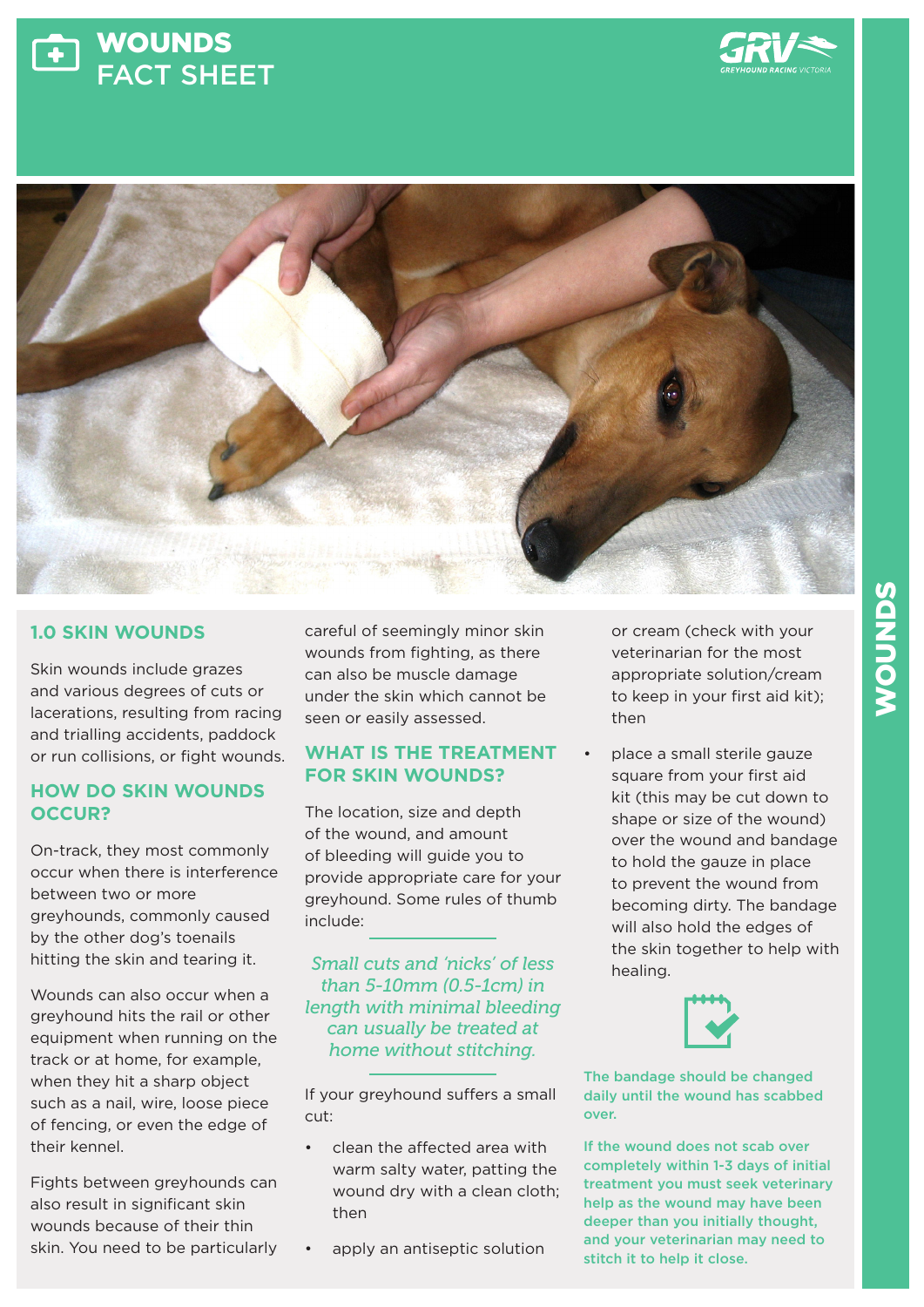If the wound begins to swell, becomes swollen, painful or hot, or begins to show signs of discharge, contact your veterinarian immediately. The wound may be becoming infected and your greyhound may need antibiotics.

*Larger wounds that are greater than 10mm (1cm), that look deep (into underlying tissue) or wounds with accompanying lameness, swelling, pain or sensitivity when it is touched should be seen by a veterinarian as there may well be additional injury in or around the site.*

With any large wound, the area should be carefully cleaned with warm salty water, dried with sterile gauze or a clean cloth, covered in a gauze dressing, and bandaged to minimise ongoing bleeding and possible contamination from soil or the environment. Then you should transport your greyhound as soon as possible to your veterinarian.

Most of these types of wounds require stitches to maximise the healing and minimising any downtime for the greyhound.

*It is not acceptable to leave wounds we would classify as large or deep without veterinary examination and treatment or delay the veterinary examination.*

*All dog fight and dog bite wounds should receive veterinary attention immediately. Many of these wounds involve deeper structures and can be very quickly further compromised by swelling and infection.*

#### **1.1 TRACKLEG**

Trackleg is the common name for swelling on the inside of the tibia (main hindleg bone between knee and hock). In most cases it occurs on the left leg, is less common in the right leg and, in rare cases, will occur on both legs.



#### **WHAT IS THE CAUSE OF TRACKLEG?**

It is caused by the outer point of the elbow colliding with the inside of the tibia as the greyhound runs and is most common with circle racing. Most commonly it is due to an injury or running style that has the elbow turning out or the hindleg inadequately arcing around the elbow.

#### **HOW CAN TRACKLEG BE TREATED?**

Trackleg ranges in seriousness from mild to moderate to severe and the treatment varies accordingly.

*Mild trackleg* is described as a little puffiness to the touch after one or two glancing blows during a run

If you notice minor swelling, treat your greyhound's leg with an ice-pack held in place for 5-7 minutes, 3-4 times

daily, together with magnetic field therapy (on low settings) until the swelling subsides.

• It is important that you consult your veterinarian if you are unsure of the severity or treatment options, or do not have access to magnetic field therapy.

*Moderate trackleg* shows more significant and obvious swelling and subsequent thickening and scarring. Treatment of moderate trackleg requires a veterinarian who will assess your greyhound. The most common treatment is:

- Draining of the fluid and then treatment to reduce thickening and ongoing fluid build-up; for example, by injecting the site with an antiinflammatory and bandaging the site for 1-2 days.
- Skin application of antiinflammatory preparations after the bandages are removed.
- Remember to check the with-holding requirements of any medication(s) that you use, or your veterinarian dispenses.

*Severe trackleg* presents as a break or rupture of the skin with bleeding and ongoing oozing from the site.

*Treatment of severe trackleg must be undertaken by a veterinarian. However, for any wound you should offer initial wound first aid, as described earlier, until you can get veterinary help.*

In all cases, treatment also involves attempting to identify and correct the cause for the gait leading to the development of the trackleg.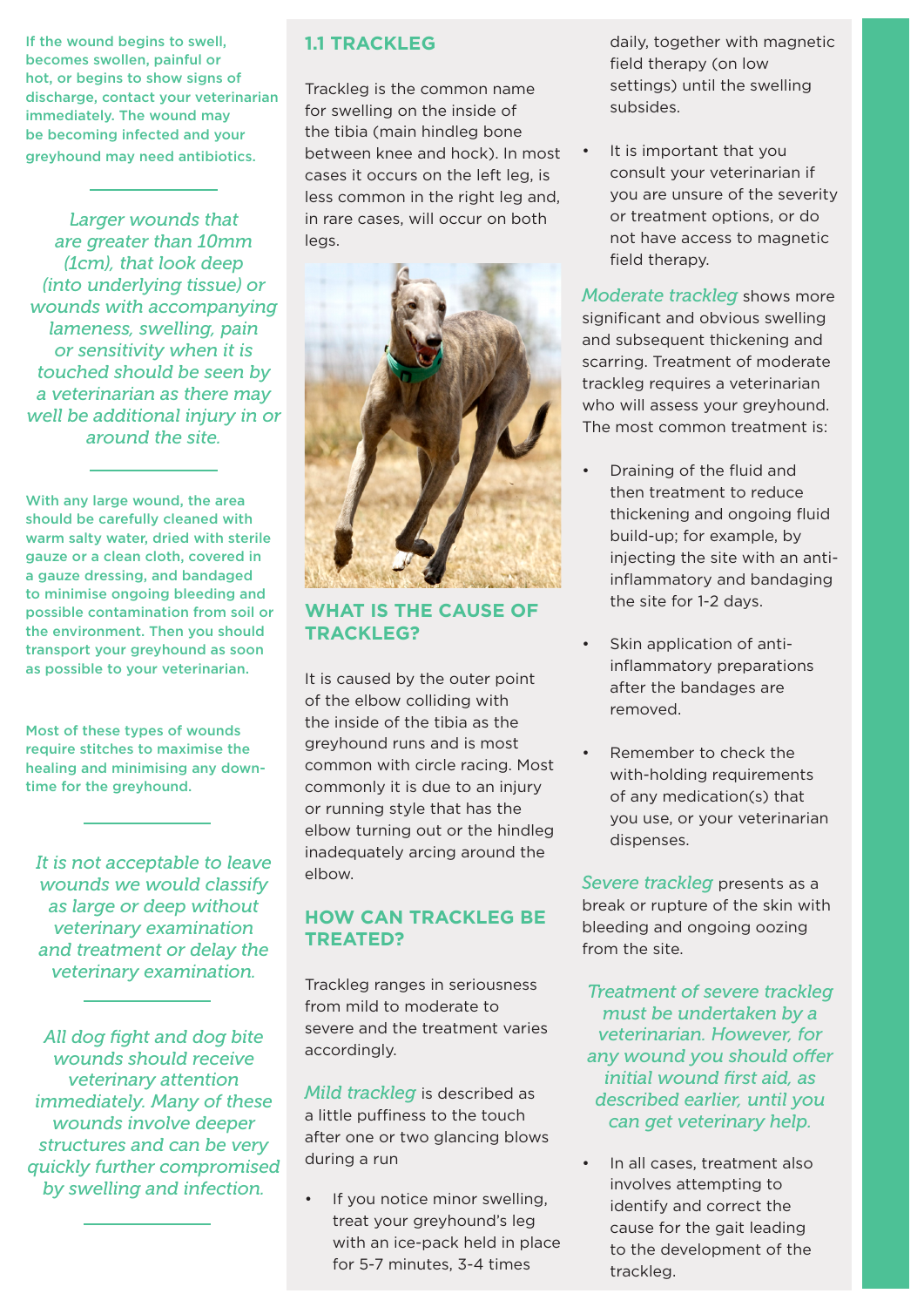## **HOW CAN I ASSIST MY GREYHOUND FROM SUFFERING CONTINUOUS TRACKLEG INJURIES?**

To minimise ongoing or repeat damage/trauma to the area during racing, a 'track-leg' tape can be applied. This tape, usually a 50mm or 75mm elastoplast strapping, often with some form of padding placed over the site under the bandage, is applied over the area before trials and races. A GRV Steward must endorse the application of tape prior to racing and record the approval in your greyhound's weight card and on FastTrack.

# **1.2 SANDTOE**

Traumatic inflammation and/or infection of the nail bed is often known as a "sandtoe" and is caused by nails and toes digging into the sand while running.

#### **HOW WILL I KNOW IF MY GREYHOUND HAS "SANDTOE"?**

Nail beds become swollen, reddened and may bleed or show some other type of discharge. They become sensitive to touch (dog may pull back from the toe being touched or may cry out when the nail bed is gently squeezed). Occasionally the skin around the nailbed may split and flare outwardly.



# **HOW CAN I TREAT SANDTOE?**

If sandtoe occurs, then you should:

- gently clean the area with an antiseptic solution, wiping in a direction down the nail away from the nailbed. Soft tooth brushes can be used, being mindful to not inflict additional trauma to the affected area;
- after cleaning, antiseptic creams can be applied. If using anti-inflammatory creams, be mindful of drug withdrawal times.

*If you are unsure, seek help from your veterinarian. If the inflammation or infection does not start to heal within 2-3 days of applying first-aid, then seek immediate help from your veterinarian.*

To protect the nail bed from becoming sore again, several layers of a 2-3mm wide tape are placed around the nail close to the nail bed to act as a sanddeflector. When placing the tape, ensure that the nail is clean, dry and free from any oily cream to ensure that the tape sticks to the nail.

#### **1.3 SANDBURN**



Sandburn is an abrasion or cut on the skin of the feet, which

is evident when the toes are spread. It is often caused due to weak flexor tendons leading to overspread toes during exercise, which allows the foot to have direct contact to the sand causing friction between the sand and foot.

# **WHAT ARE THE SIGNS OF SANDBURN?**

If your greyhound is suffering from sandburn, you may notice these things on its foot:

- redness
- swelling
- **burns**
- cuts
- soreness upon contact

# **HOW IS SANDBURN TREATED?**

Sandburn treatment is similar to that of sandtoe. You should treat sandburn as follows:

- small cuts and burns require cleaning and treatment to avoid infection using an antiseptic solution. As with sandtoe, a soft method of cleaning and treatment is preferred here to avoid any further trauma to the sensitive area.
- large/deep cuts should be observed by a veterinarian for advice on what the most appropriate treatment option is to manage the injury.

#### If the sandburn is not healing within 2-3 days after your treatment, then seek advice from a veterinarian for further assistance.

Strengthening the flexor tendons of the foot can be a good mechanism to aid in prevention of sandburn as it will lessen the likelihood and ease of toe spread during exercise and exposure to the sand. This can be done through plenty of physical massage.